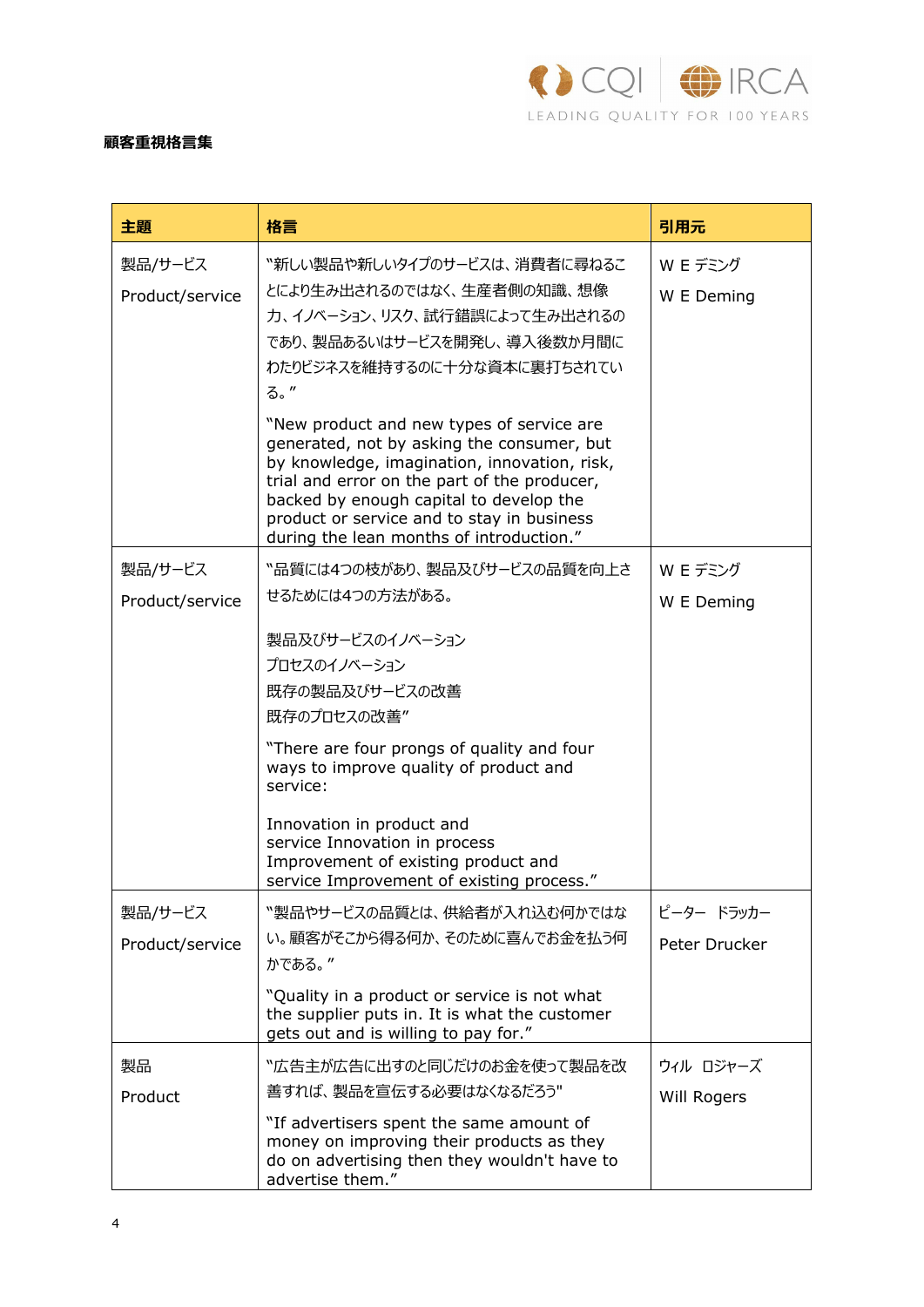

| 主題                     | 格言                                                                                                                                                                   | 引用元           |
|------------------------|----------------------------------------------------------------------------------------------------------------------------------------------------------------------|---------------|
| イノベーション<br>Innovation  | "もし、何が欲しいかを顧客に聞いていたら、もっと速い馬が                                                                                                                                         | ヘンリー フォード     |
|                        | 欲しいと言われていただろう。"                                                                                                                                                      | Henry Ford    |
|                        | "If I had asked my customers what they<br>wanted, they would have said a faster<br>horse."                                                                           |               |
| イノベーション                | 〝ここから学んだことは、多くが与えられるためには、イノベーショ                                                                                                                                      | W E デミング      |
| Innovation             | ンすること、顧客のニーズを予測することが必要だということであ                                                                                                                                       | W E Deming    |
|                        | る。イノベーションを起こし、運に恵まれた者は、市場を奪うこと<br>ができる。"                                                                                                                             |               |
|                        | "The moral is that it is necessary to innovate,<br>to predict needs of the customer, give him<br>more. He that innovates and is lucky will take<br>the market."      |               |
| 顧客ニーズ                  | "製品のために顧客を見つけるのではない。顧客のために製                                                                                                                                          | セス ゴーディン      |
| Customer               | 品を見つけるのだ。"                                                                                                                                                           | Seth Godin    |
| needs                  | "You don't find customers for your products.<br>You find products for your customers."                                                                               |               |
| 顧客ニーズ                  | 〝顧客が何を望んでいるかを聞いて、それを与えようとするの                                                                                                                                         | スティーヴ ジョブズ    |
| Customer               | ではだめだ。それができあがるころには、顧客は別の新しい何                                                                                                                                         | Steve Jobs    |
| needs                  | かを欲しがっているだろう。"                                                                                                                                                       |               |
|                        | "You can't just ask customers what they want<br>and then try to give that to them. By the time<br>you get it built, they'll want something new."                     |               |
| 顧客ニーズ                  | "重要な決定をしようとしていて、それについて、迷っていると                                                                                                                                        | ダーメッシュ シャー    |
| Customer<br>needs      | きには、自分に問いかけてみること。「ここにお客様がいるとし<br>たら、お客様は何というだろうか」。"                                                                                                                  | Dharmesh Shah |
|                        | "When you're trying to make an important<br>decision, and you're sort of divided on the<br>issue, ask yourself: 'If the customer were<br>here, what would she say?"" |               |
| 顧客体験                   | "顧客とは世話をし、育てていく資産である。"                                                                                                                                               | ジャンヌ ブリス      |
| Customer<br>experience | "Customers are assets to be cared for and<br>nurtured."                                                                                                              | Jeanne Bliss  |
| 顧客体験                   | 〝あなた自身は顧客に奉仕していないなら、顧客に奉仕をし                                                                                                                                          | ジャン カリゾン      |
| Customer               | ている人に奉仕するのがあなたの仕事である。"                                                                                                                                               | Jan Carlzon   |
| experience             | "If you're not serving the customer, your job<br>is to be serving someone who is."                                                                                   |               |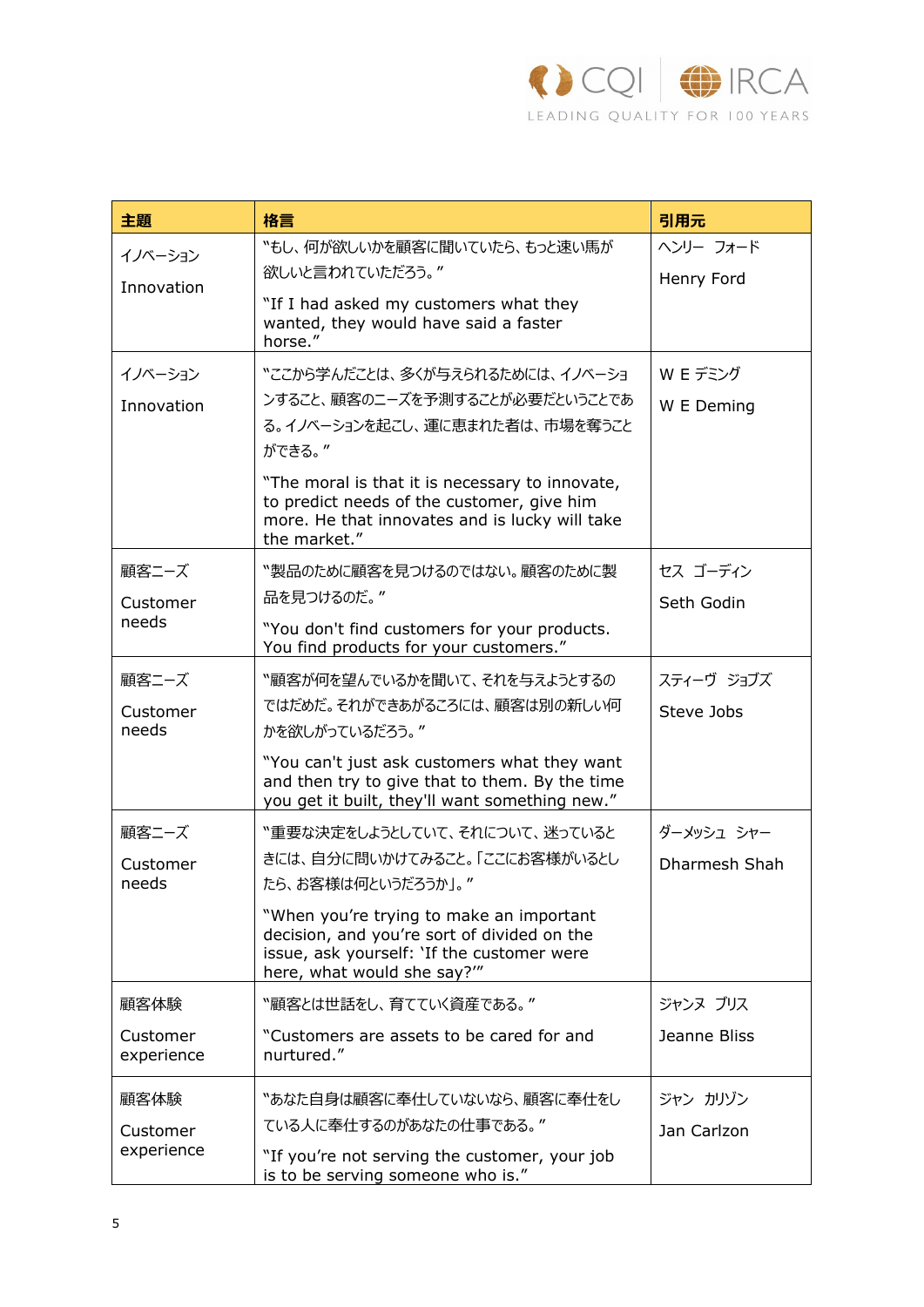

| 主題                                        | 格言                                                                                                                                                                                                                                                                                                  | 引用元                                       |
|-------------------------------------------|-----------------------------------------------------------------------------------------------------------------------------------------------------------------------------------------------------------------------------------------------------------------------------------------------------|-------------------------------------------|
| 顧客体験<br>Customer<br>experience            | "私たちは、お客様をあたかもパーティに招待されたお客<br>様のように見ており、私たちはそのホストです。私たちの<br>毎日の仕事は、お客様の体験のあらゆる側面を少しで<br>もよくすることです。"<br>"We see our customers as invited guests<br>to a party, and we are the hosts. It's our<br>job every day to make every important<br>aspect of the customer experience a little<br>bit better." | ジェフ ベゾス<br>Jeff Bezos                     |
| 顧客体験<br>Customer<br>experience            | "もっと早く成長できるのではないかって? だけど、私は最大に<br>なりたいのではない。最高の仕事をしたいのだ。"<br>"Could we grow faster? Yes. But I don't want<br>to be the biggest. I want to be the best at<br>what I do."                                                                                                                             | ジミージョン<br>リオートー<br>Jimmy John<br>Liautaud |
| 顧客体験<br>Customer<br>experience            | "信頼を失うくらいなら、お金を失ったほうがいい。"<br>"I would rather lose money than lose trust."                                                                                                                                                                                                                           | ロベルト ボッシュ<br>Robert Bosch                 |
| 顧客体験<br>Customer<br>experience            | "顧客のロイヤルティ (忠誠心) は一貫した体験から<br>生まれる。顧客は、あなたは信頼できるということを学<br>ぶのだ。"<br>"Customer loyalty comes from consistent<br>experience. They learn to count on you."                                                                                                                                             | ジミージョン<br>リオートー<br>Jimmy John<br>Liautaud |
| フィードバックと洞<br>察<br>Feedback and<br>insight | "もっとも不満をもっている顧客からこそ、もっとも大き<br>な学びがある。"<br>"Your most unhappy customers are your<br>greatest source of learning."                                                                                                                                                                                    | ビル ゲイツ<br><b>Bill Gates</b>               |
| フィードバックと洞<br>察<br>Feedback and<br>insight | "フィードバックに耳を傾ければ、顧客はより理解されていると感<br>じ、価値創造プロセスの一部となる。"<br>"Listening to feedback makes customers feel<br>more appreciated and part of the value creation<br>process."                                                                                                                                 | レイ ポインター<br>Ray Poynter                   |
| フィードバックと洞<br>察<br>Feedback and<br>insight | 〝お客様の認識があなたの現実の姿である。″<br>"The customer's perception is your reality."                                                                                                                                                                                                                               | ケイト ザブリスキー<br>Kate Zabriskie              |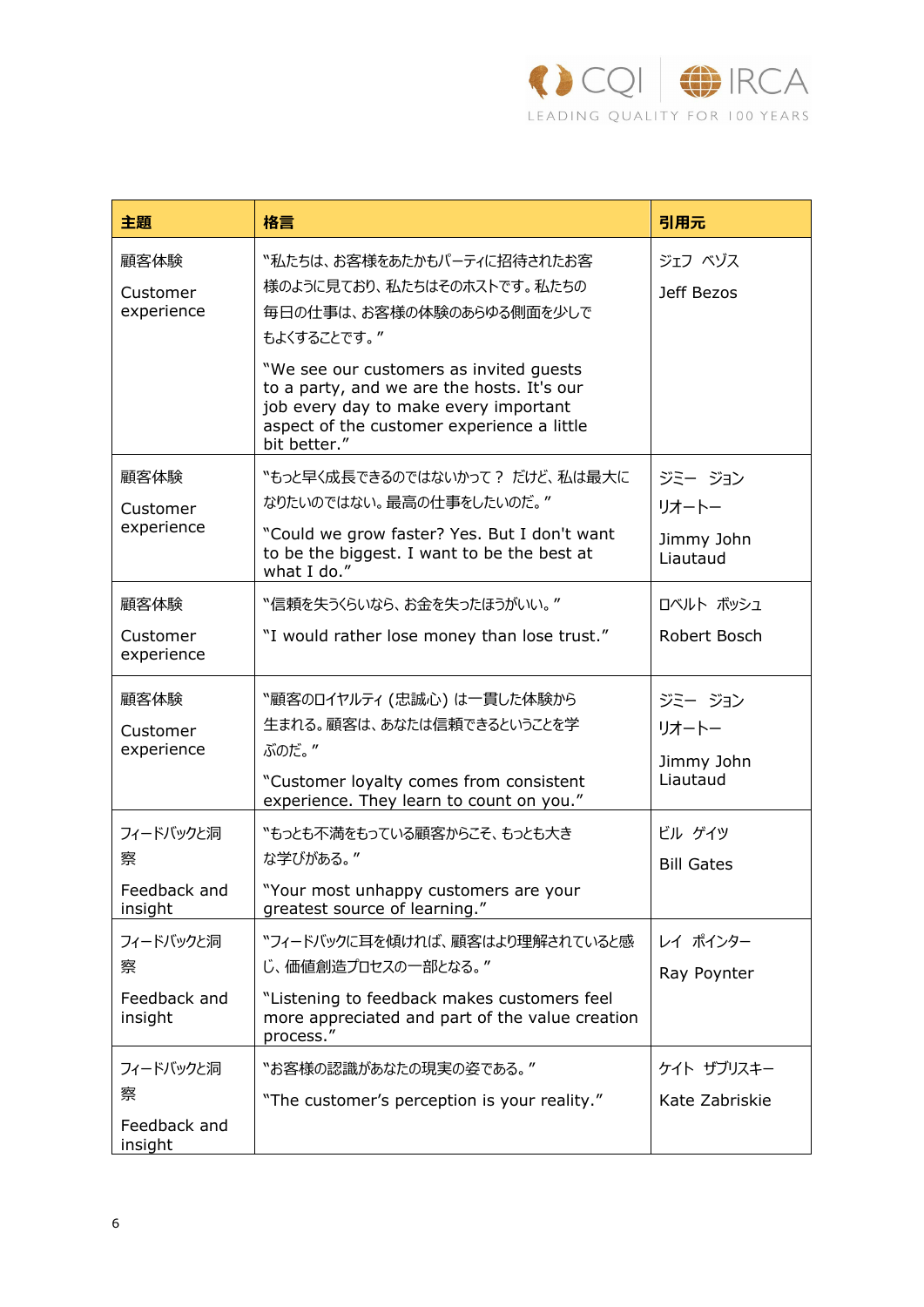

| 主題                                                      | 格言                                                                                                                                                                                                                                                                                                                                                                                                  | 引用元                                      |
|---------------------------------------------------------|-----------------------------------------------------------------------------------------------------------------------------------------------------------------------------------------------------------------------------------------------------------------------------------------------------------------------------------------------------------------------------------------------------|------------------------------------------|
| 顧客の力<br>The power<br>of the<br>customer<br>顧客の力         | 〝賃金を支払うのは雇用主ではありません。雇用主はお金<br>を扱うだけです。賃金を払うのはお客様です。"<br>"It is not the employer who pays the wages.<br>Employers only handle the money. It is the<br>customer who pays the wages."<br>〝顧客を得るためには、まず心から脳へ、それから財布へと、た                                                                                                                                                                                 | ヘンリー フォード<br>Henry Ford<br>ゲイリー ヴェイナチャック |
| The power<br>of the<br>customer                         | どらなければならない。"<br>"To get customers, you need to go from the<br>heart to the brain to the wallet."                                                                                                                                                                                                                                                                                                    | Gary Vaynerchuk                          |
| 顧客の力<br>The power<br>of the<br>customer                 | 〝ほとんどの企業では、マーケティングのビジョンが消費者の現<br>実から完全に外れている。それは、習い性となった考え方を<br>変えることと、顧客をコントロールするのは顧客であり、顧客こ<br>そがマーケティング部門なのだという認識をもつことにより近づ<br>いてくるだろう。"<br>"At most companies, the vision for marketing<br>is completely out of whack with the consumer<br>reality It will come as a mindset change<br>and a realisation that the customers are in<br>$control$ – the customer is the marketing<br>department." | マーク W シェーファー<br>Mark W Shaefar           |
| 従業員/ステー<br>クホルダー価値<br>Employee/<br>stakeholder<br>value | "私たちは、お客様第一、従業員第二、株主第三と信じて<br>いる。<br>お客様を大切にし、従業員を大切にし、その結果として、株<br>主が大切にされることになるのだ。"<br>"We believe customer number one, employee<br>number two, shareholder number three<br>Because you've taken care of the customer,<br>taken care of the employees, shareholder will<br>be taken care of."                                                                                                     | ジャック マー<br>Jack Ma                       |
| 従業員/ステー<br>クホルダー価値<br>Employee/<br>stakeholder<br>value | "人々を尊敬と尊厳をもって扱うという当社の使命のステート<br>メントは、単なる言葉ではなく、私たちが日々生きている行<br>動の指針 (クレド) です。経営者が従業員の期待を越えて<br>いなければ、従業員が顧客の期待を越えることはできませ<br>$h \cdot$ "                                                                                                                                                                                                                                                            | ハワード シュルツ<br><b>Howard Shultz</b>        |